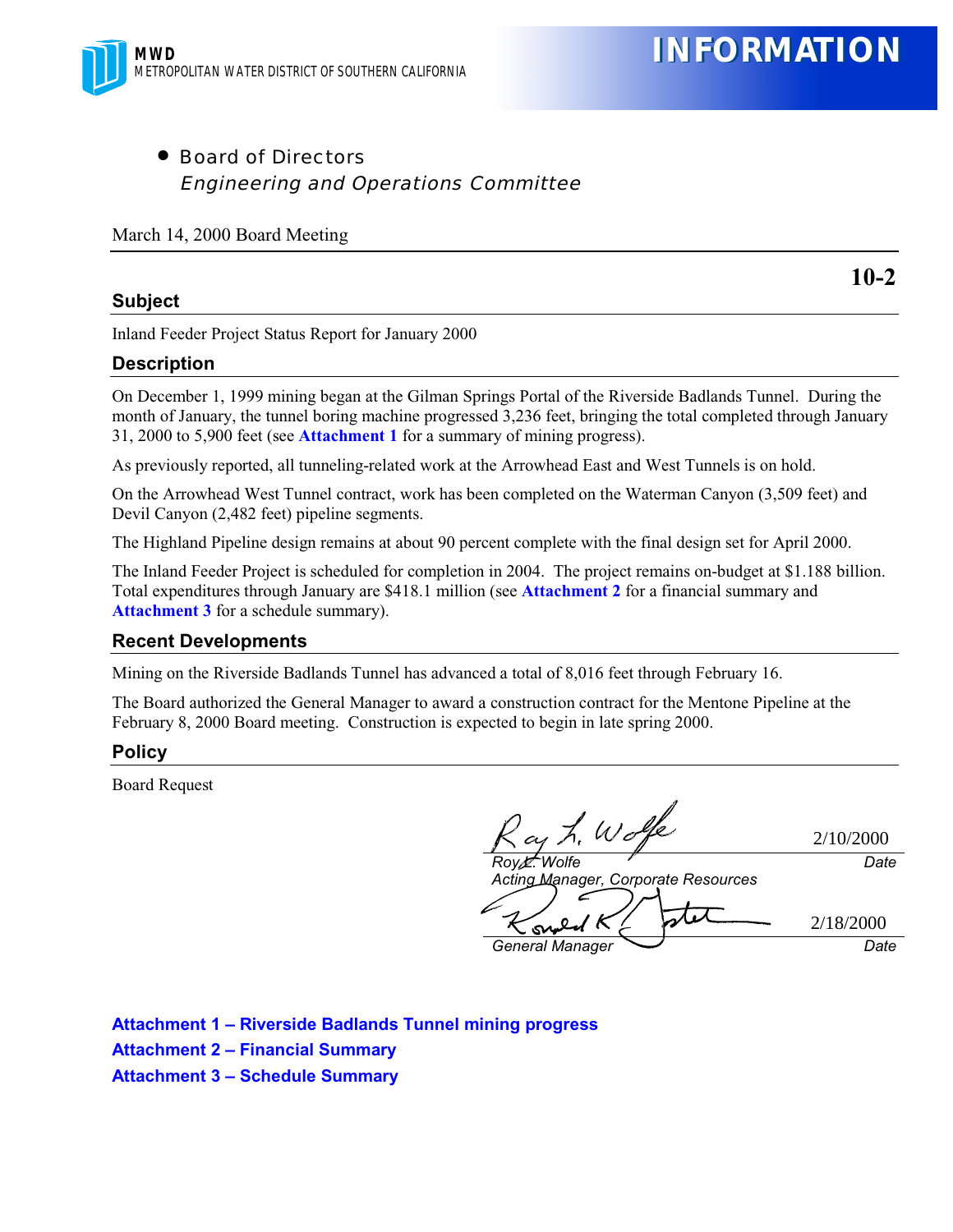

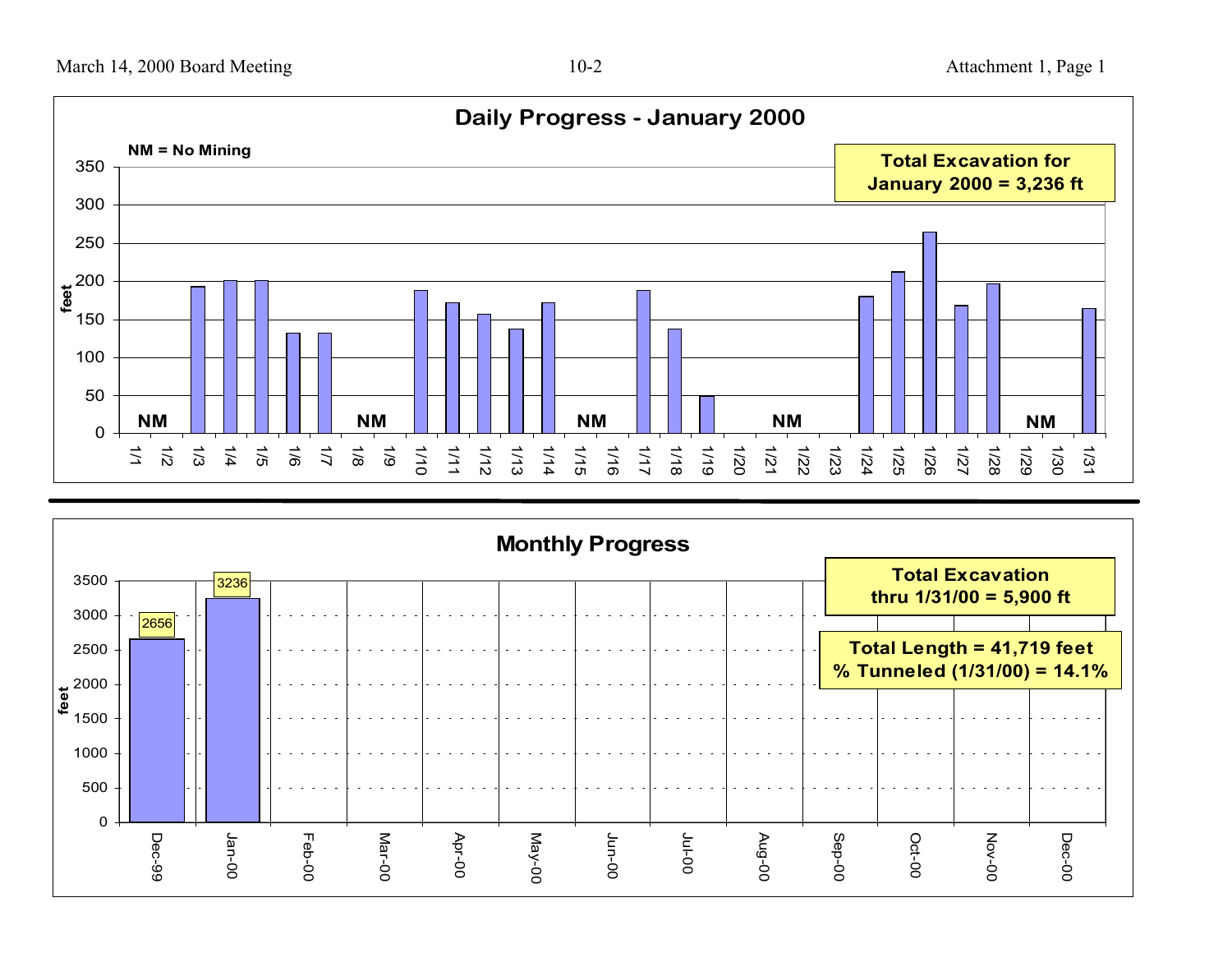

## **Financial Summary**